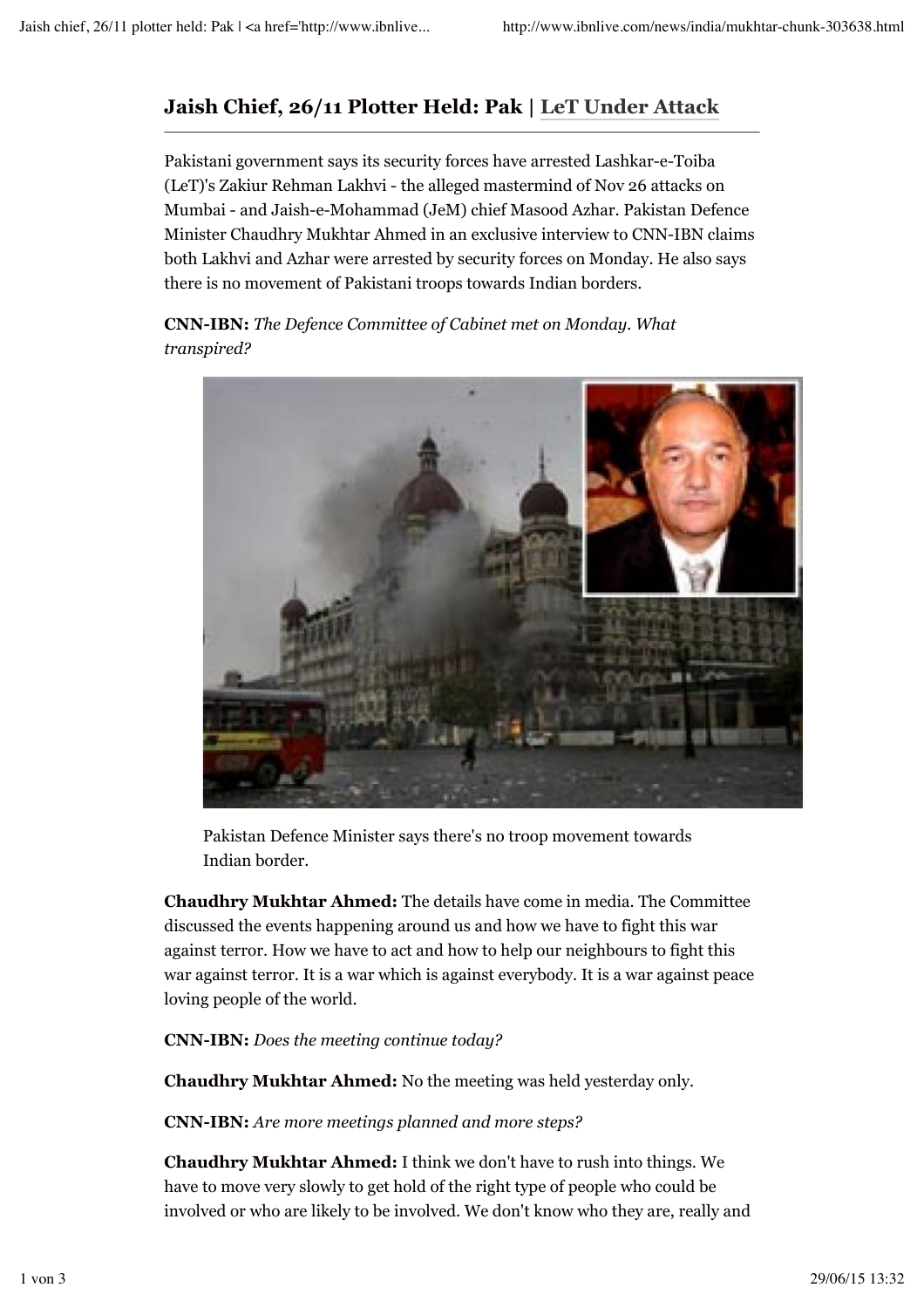we are trying to find out. We will find out. There is no reason why we shouldn't be able to find out. That is why we have decided that if need be we can have a joint investigation and find out who these culprits are. These people who have done it want to make sure that there is no relationship between India and Pakistan. They are scared of the two countries developing into trading partners and having confidence of each other.

**CNN-IBN:** *Till now there has been no words about Lashkar commander Lakhvi and if he has been picked up, no news of Masood Azhar. Can you confirm this?*

**Chaudhry Mukhtar Ahmed:** As far as Lakhvi (is concerned) it is on TV since day before yesterday. He has been picked up. About Masood Azhar, I don't think we had decided yesterday to pick him up but our President is determined that we remove all irritants and as a small irritant he has been picked up. President Asif Ali Zardari is determined that we must cooperate with India and we must take the people to task who have done thing, this operation.

PAGE\_BREAK

**CNN-IBN:** *Sir, you confirm that these two have been picked up and being questioned perhaps?*

**Chaudhry Mukhtar Ahmed:** I am sure there will be questioning. Its not that we pick them up and keep them in 5-star hotel. They will be asked questions to find out if there are any linkages.

**CNN-IBN:** *Sir, is there a possibility that India will be allowed to meet these people and perhaps ask them some questions that it has?*

**Chaudhry Mukhtar Ahmed:** Well, this is why we are saying that we should have a joint investigation team so that whatever questions your people have in mind can be discussed and something will come out of that. But if we don't have a joint investigation team then it will be the Pakistani side which will be grilling them and finding out what wrong they have done.

**CNN-IBN:** *Sir as a gesture of goodwill could Pakistan perhaps as a special case allow Indian investigators to meet these two people and question them without getting into the joint investigation team?*

**Chaudhry Mukhtar Ahmed:** No, it can't be one way. What has happened in the past where fingers were pointed at us but ultimately turned out to be completely different? So we have objected to that and let the Indians have their investigations, like the Samjhauta Express blast case. Indians were investigating and found out the actual thing. So we feel that even if we investigate, we have to investigate from this angle that if Pakistan's sovereignty is at stake, Pakistan itself is at stake because we don't want to endanger the entire world. We are responsible people and we would love to take them to task.

**CNN-IBN:** *So can we expect further actions in the days ahead against Jamaat and some of the other people whom India has suspicion about involvement in these and earlier attacks?*